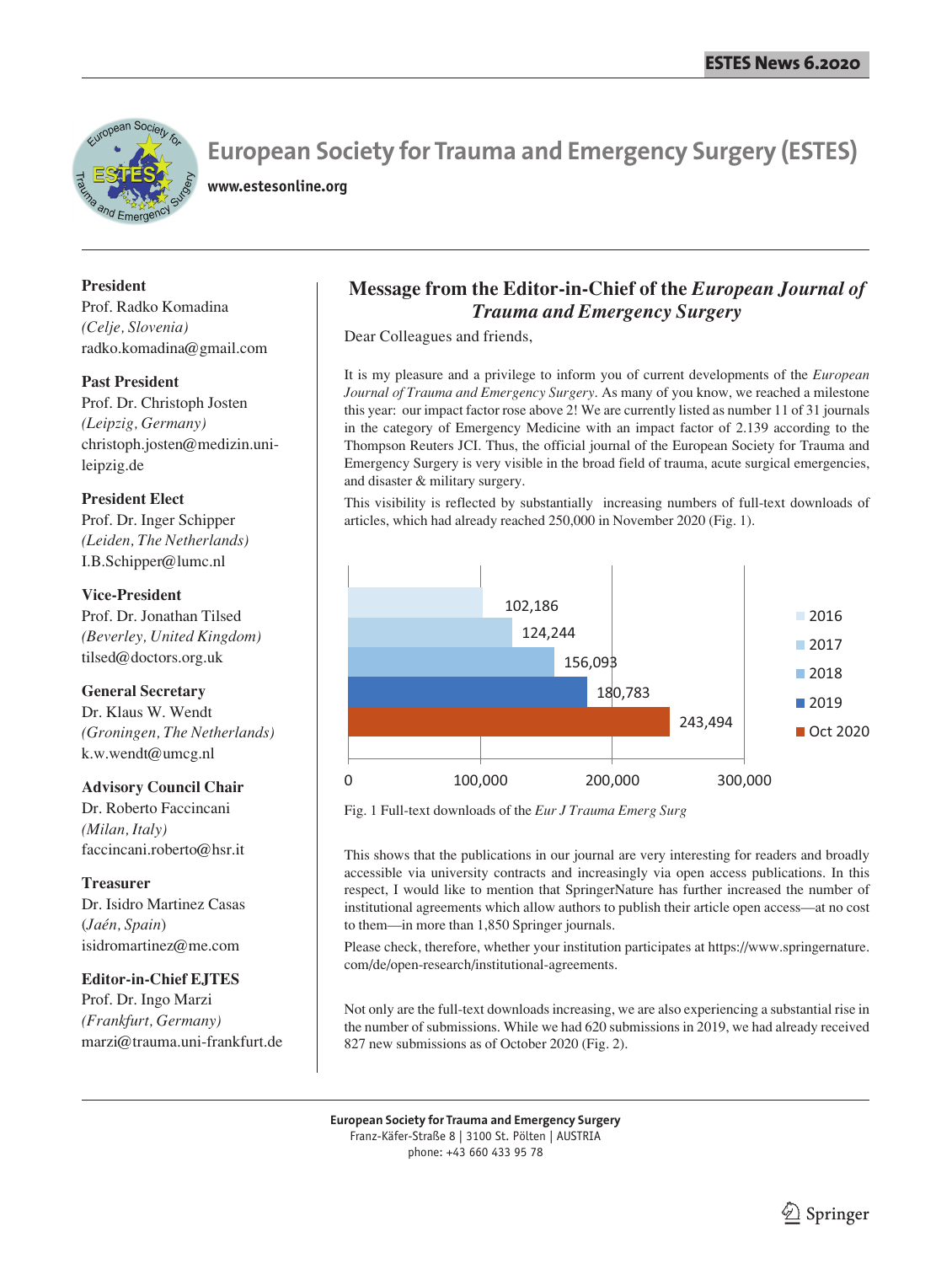

## **European Society for Trauma and Emergency Surgery (ESTES)**

**www.estesonline.org**



Fig. 2. Number of new submissions to the *Eur J Trauma Emerg Surg* (\*status date 31 October 2020)

While we are very enthusiastic about this development, the editors and reviewers of the journal are also very busy due to this demanding workload. Therefore, I am very grateful for the continued very active and engaged daily work of the whole editorial board. I thank all the reviewers performing their reviews in due time in addition to their clinical work, the section and guest editors for their structured contributions and in particular my editor colleagues for their enormous efforts to manage the allocated papers until they are finally decided. I know, everybody is doing this work in addition to their professional and clinical duties, which are in general already higher than 100%! On this occasion, I would like to personally thank all of you and the publisher, in particular Beate Hienz in Heidelberg and Kanishkaa Sridhar in India, and Liesa Schmitz and René Verboket in my department, for their daily effective cooperation.

One person who has contributed to the development of the *European Journal of Trauma and Emergency Surgery* over 20 years is Prof. Pol Rommens! Since the start of the *European Journal of Trauma* in the year 2000, Prof. Rommens has significantly contributed to the quality of the Journal and has been Full Editor since 2002. Without his continuous engagement in activities, the extension to the *European Journal of Trauma and Emergency Surgery* in 2007, the listing in MEDLINE and recognition by ISI, and the tremendous increase in perception of the journal would not have been possible. I am sure, the number of working hours of Prof. Rommens is uncountable! Prof. Pol Rommens has decided to step down at the end of this year and to give room for the next generation. I personally thank you, Pol, very cordially for your enormous contribution to the journal and your contributions to the very positive developments in trauma care in general! I am certain that you will follow and support us in the future! We all wish you the best and always good health.

Lastly, COVID-19 has had us in its grip over the last few months and has significantly changed our daily clinical work. Work has changed dramatically, but we have learned to deal with this. We all have to take care of ourselves, our families, friends, coworkers, and patients.

Under these circumstances, I wish you a healthy Christmas and hopefully a getting better New Year 2021.

Ingo Marzi Editor-in-Chief *EJTES*

> **European Society for Trauma and Emergency Surgery** Franz-Käfer-Straße 8 | 3100 St. Pölten | AUSTRIA phone: +43 660 433 95 78